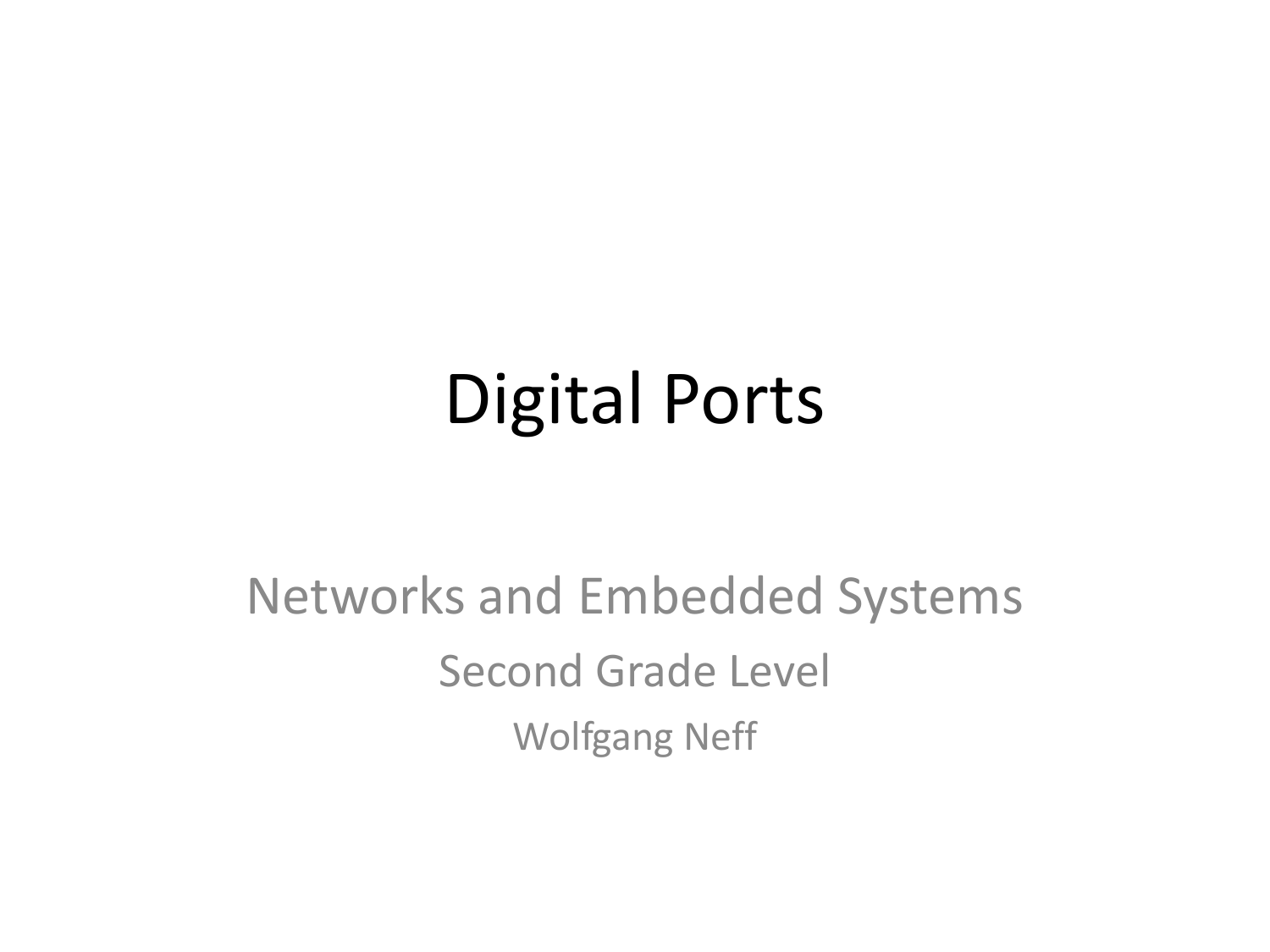### Digital Ports (1)

- Basics
	- Direction of pins
		- Input
		- Output
	- State of pins
		- $\cdot$  1: High (VCC)
		- 0: Low (GND)
	- Group of pins
		- Ports

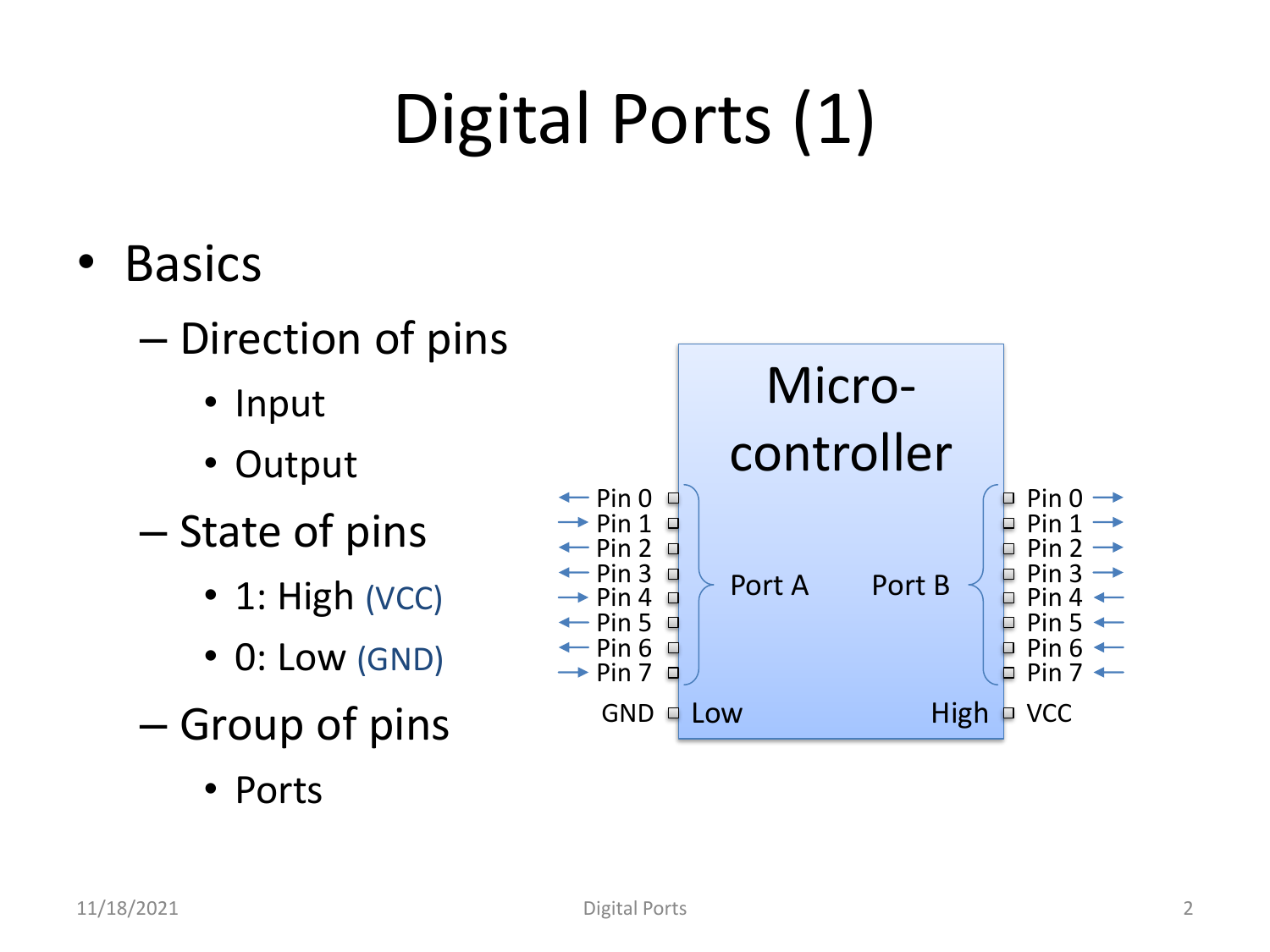### Digital Ports (2)

- Output Pins
	- Power sources
		- High
			- Positive pole
			- Source
		- Low
			- Negative pole
			- Sink

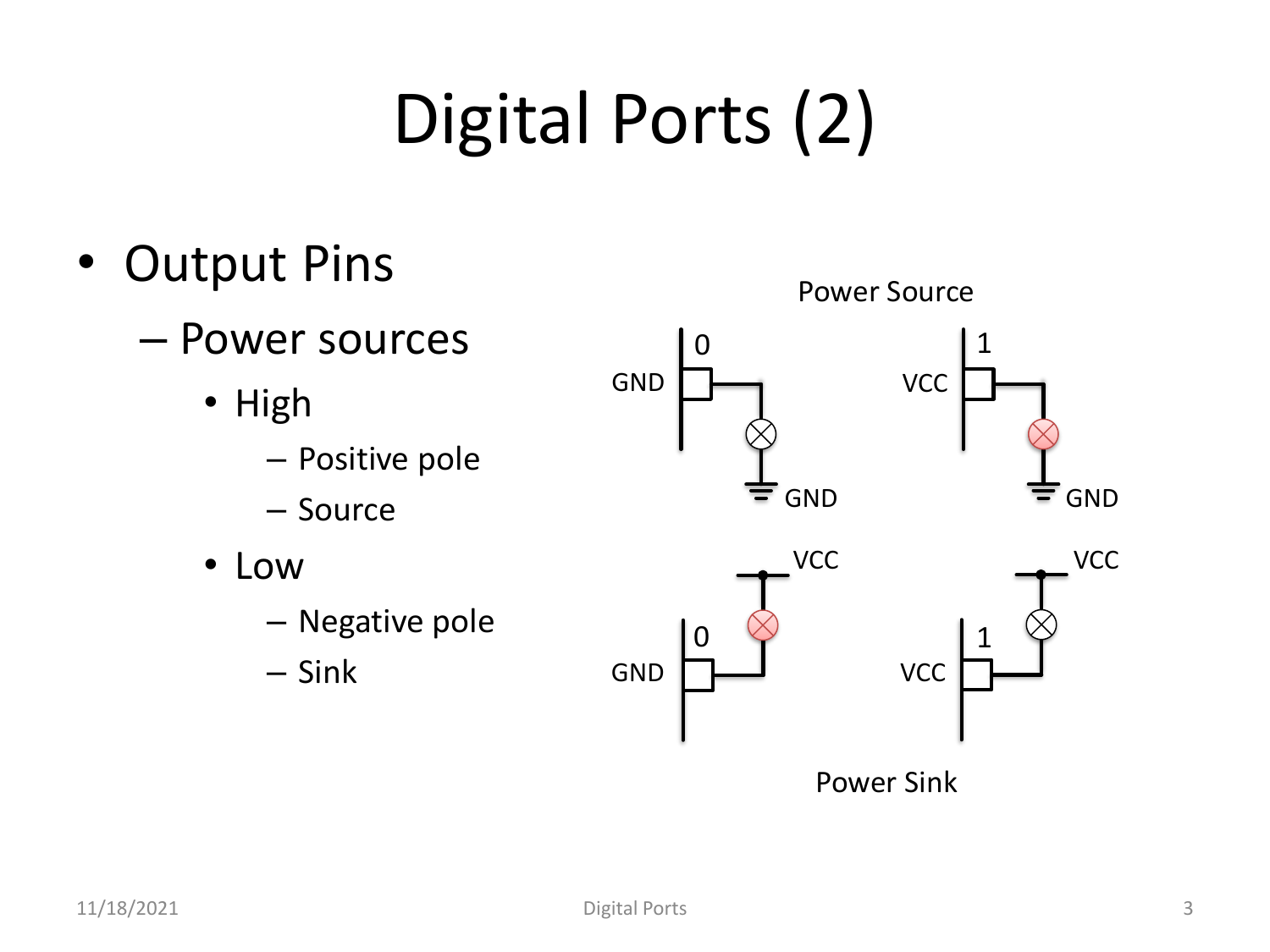### Digital Ports (3)

- Output Pins (continued)
	- Push–pull output

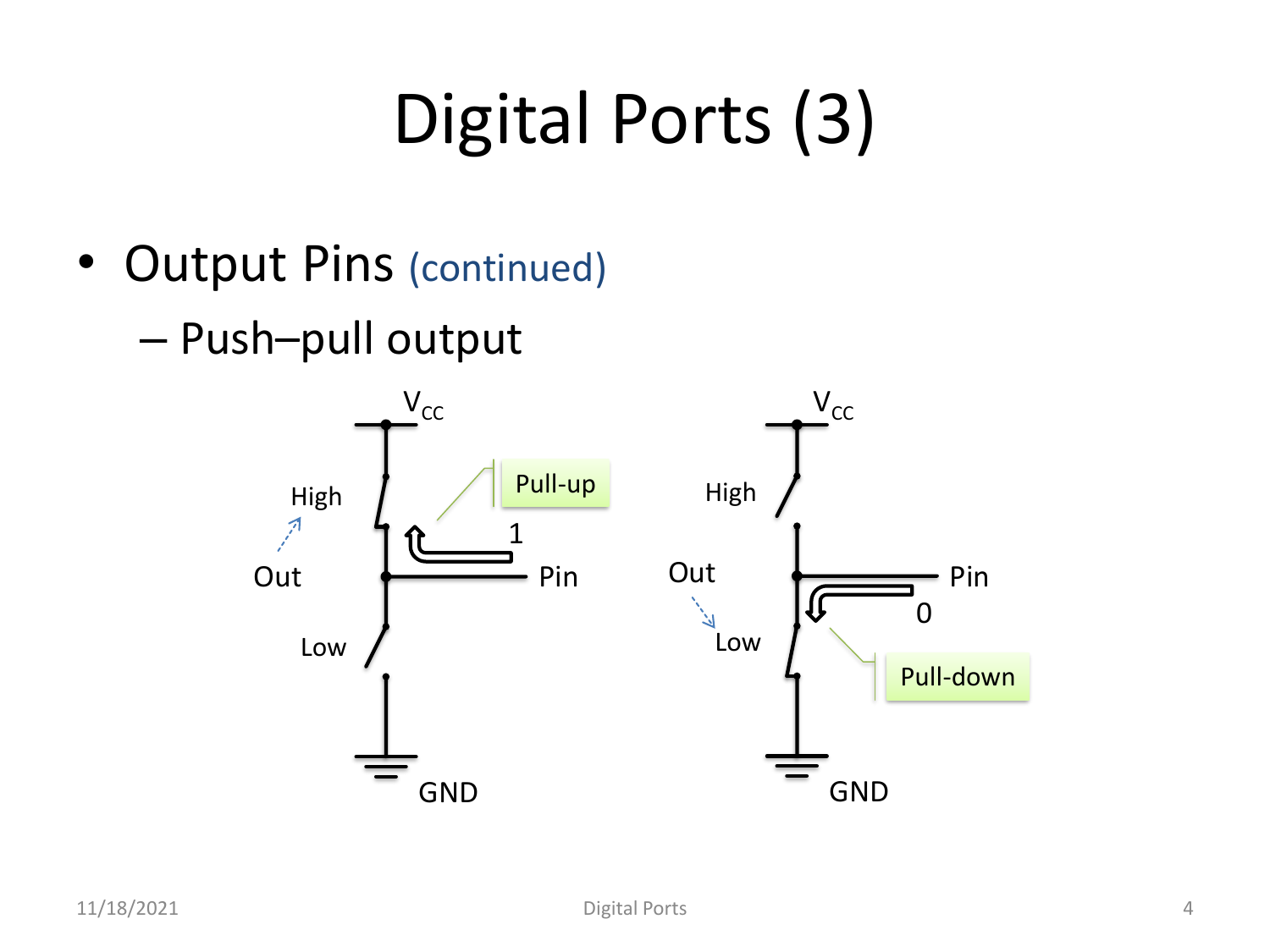### Digital Ports (4)

- Output Pins (finished)
	- Technical Implementation

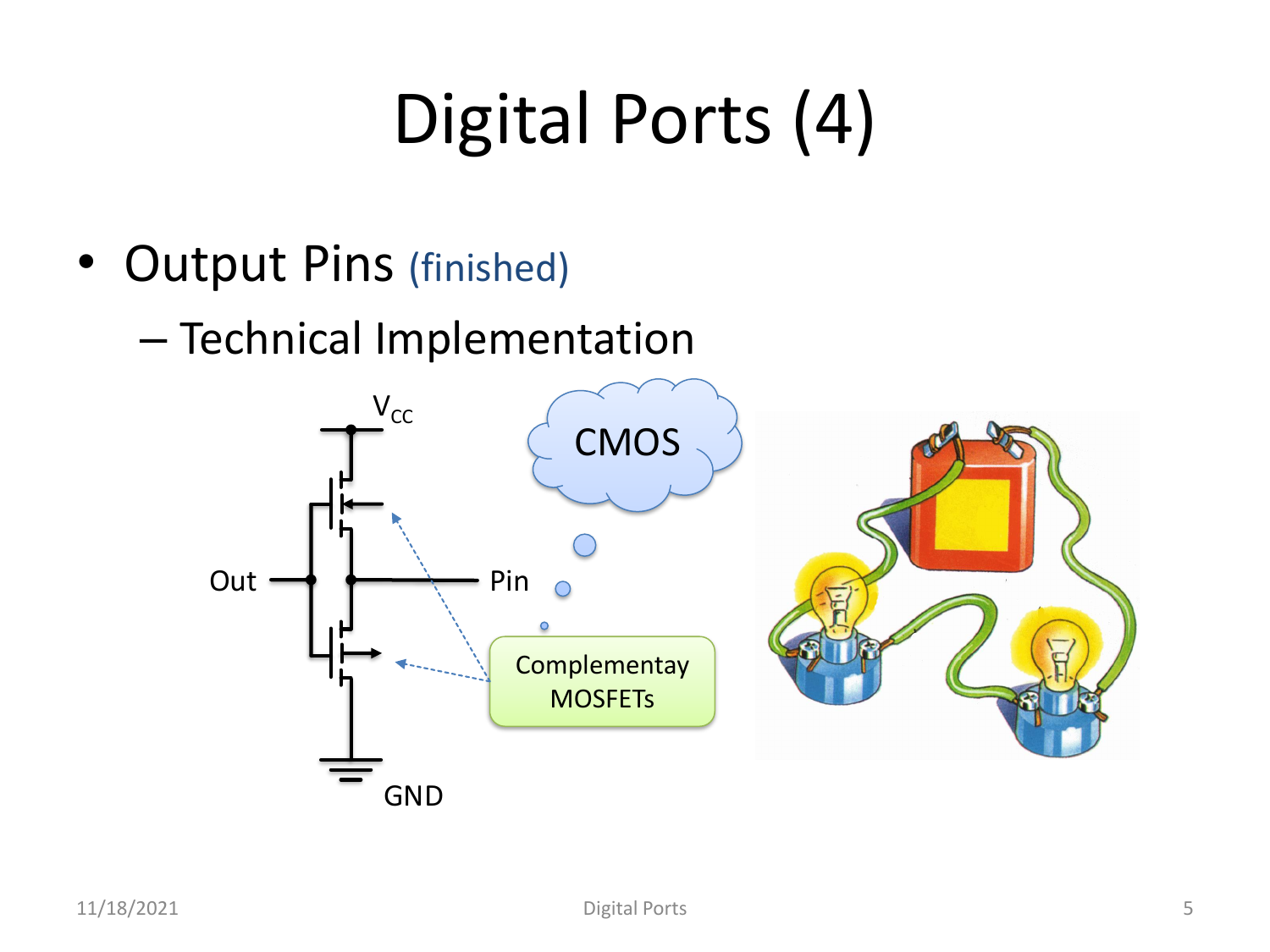## Digital Ports (5)

- Input pins
	- Probes
		- Voltmeter
		- GND  $\rightarrow$  0
		- VCC  $\rightarrow$  1
	- No current

#### Voltage Probe

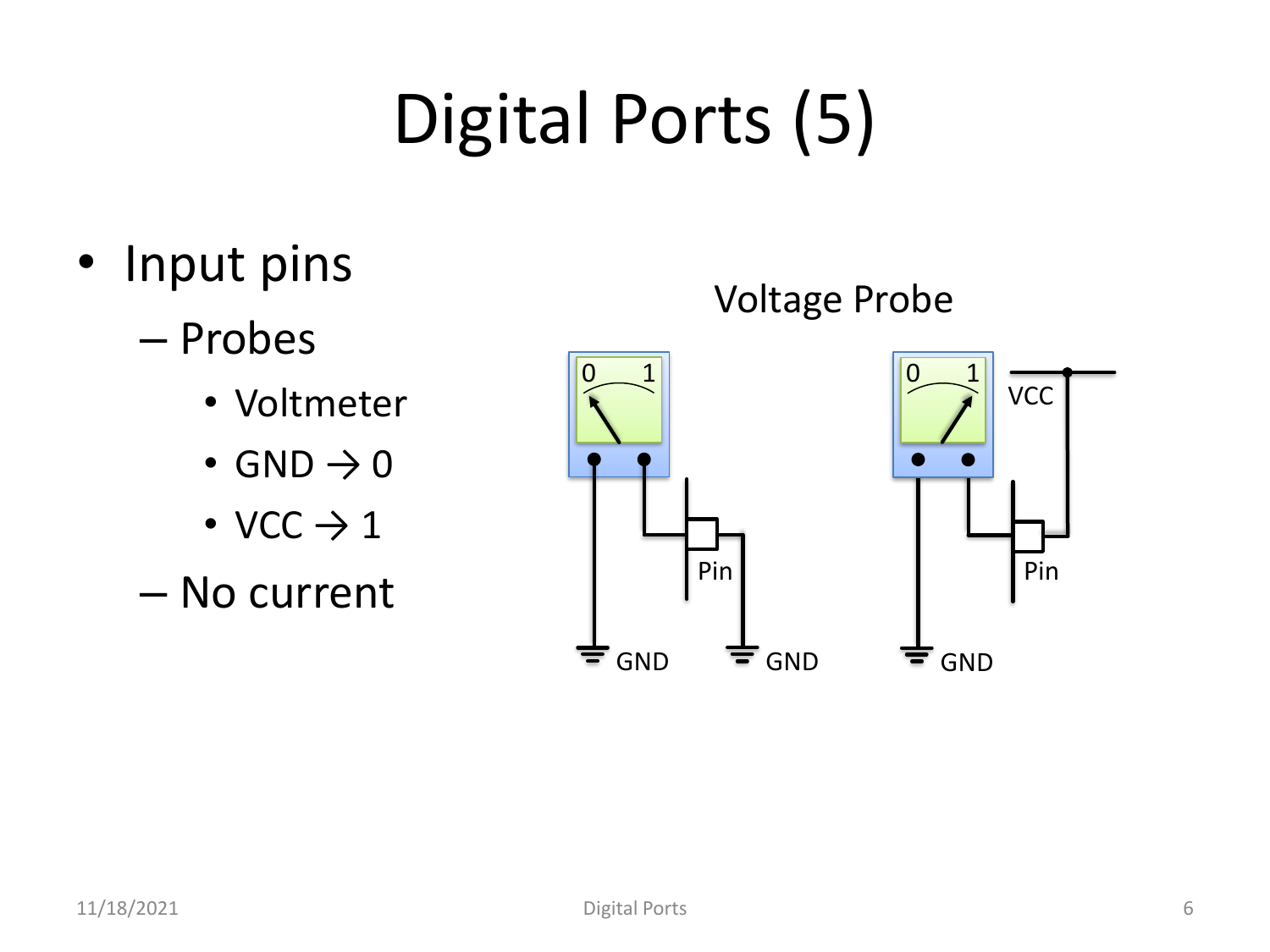### Digital Ports (6)

- Input pins (continued)
	- Technical Implementation



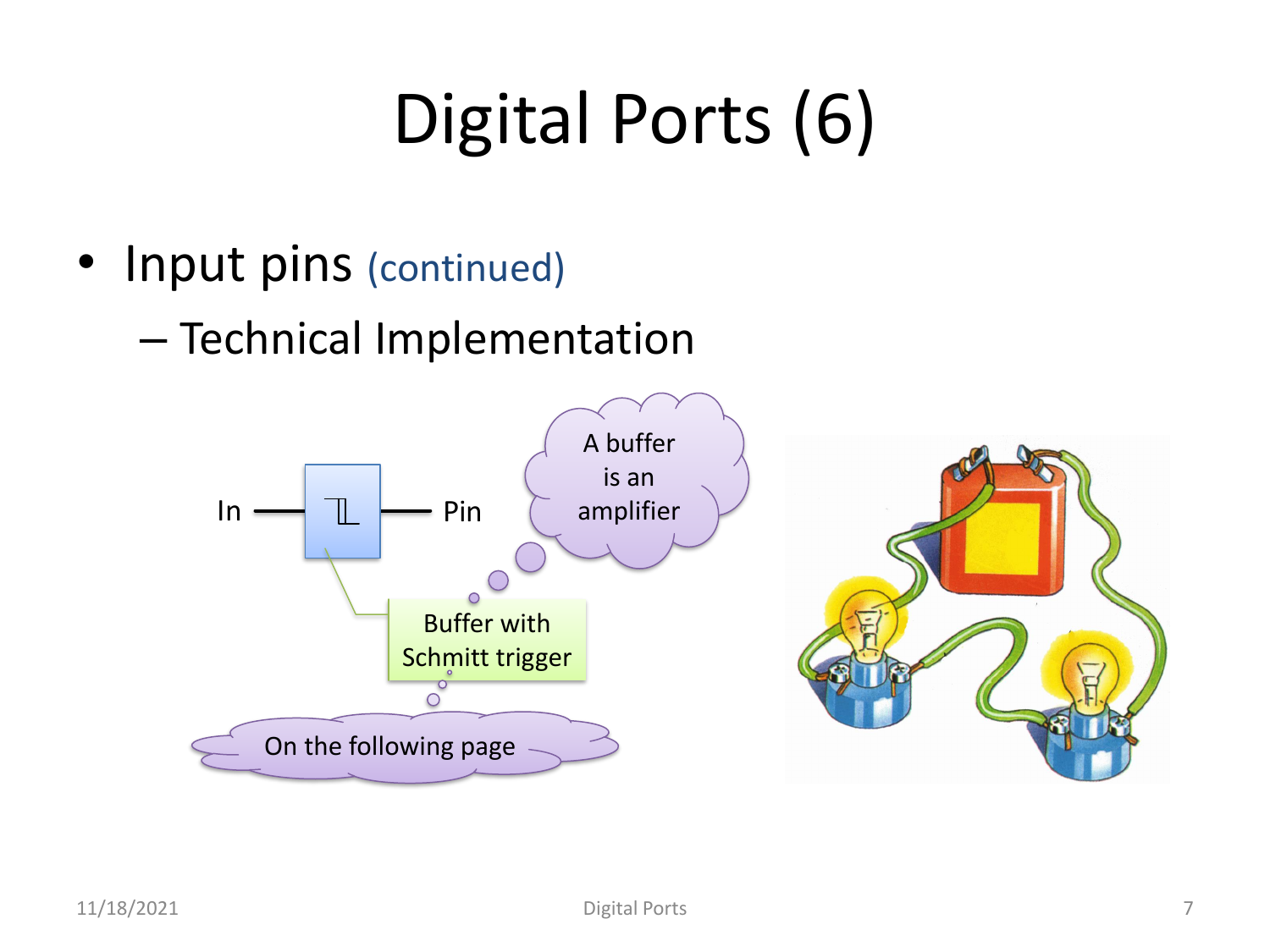# Digital Ports (7)

- Input pins (continued)
	- Without Schmitt trigger

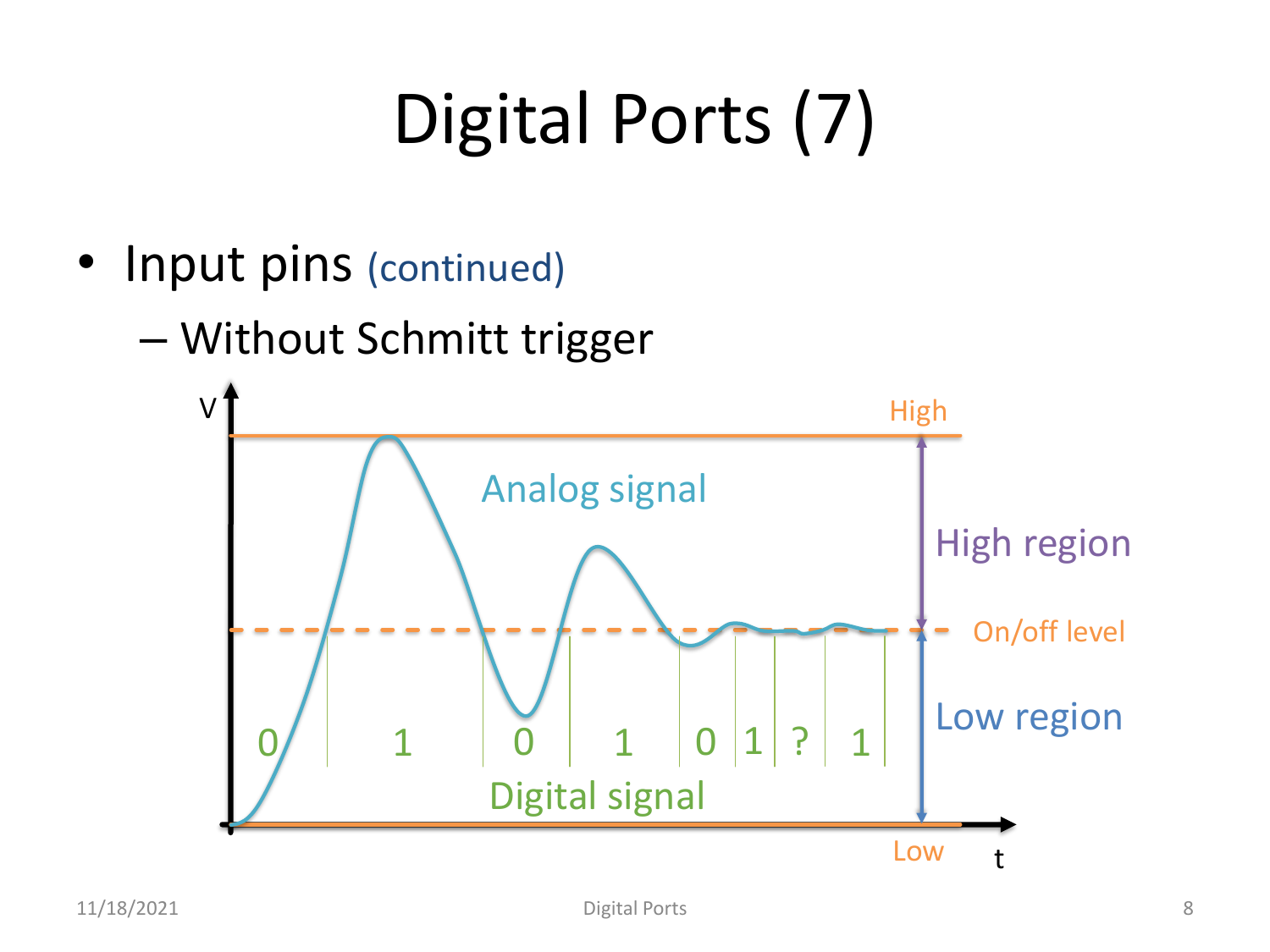## Digital Ports (8)

- Input pins (continued)
	- With Schmitt trigger

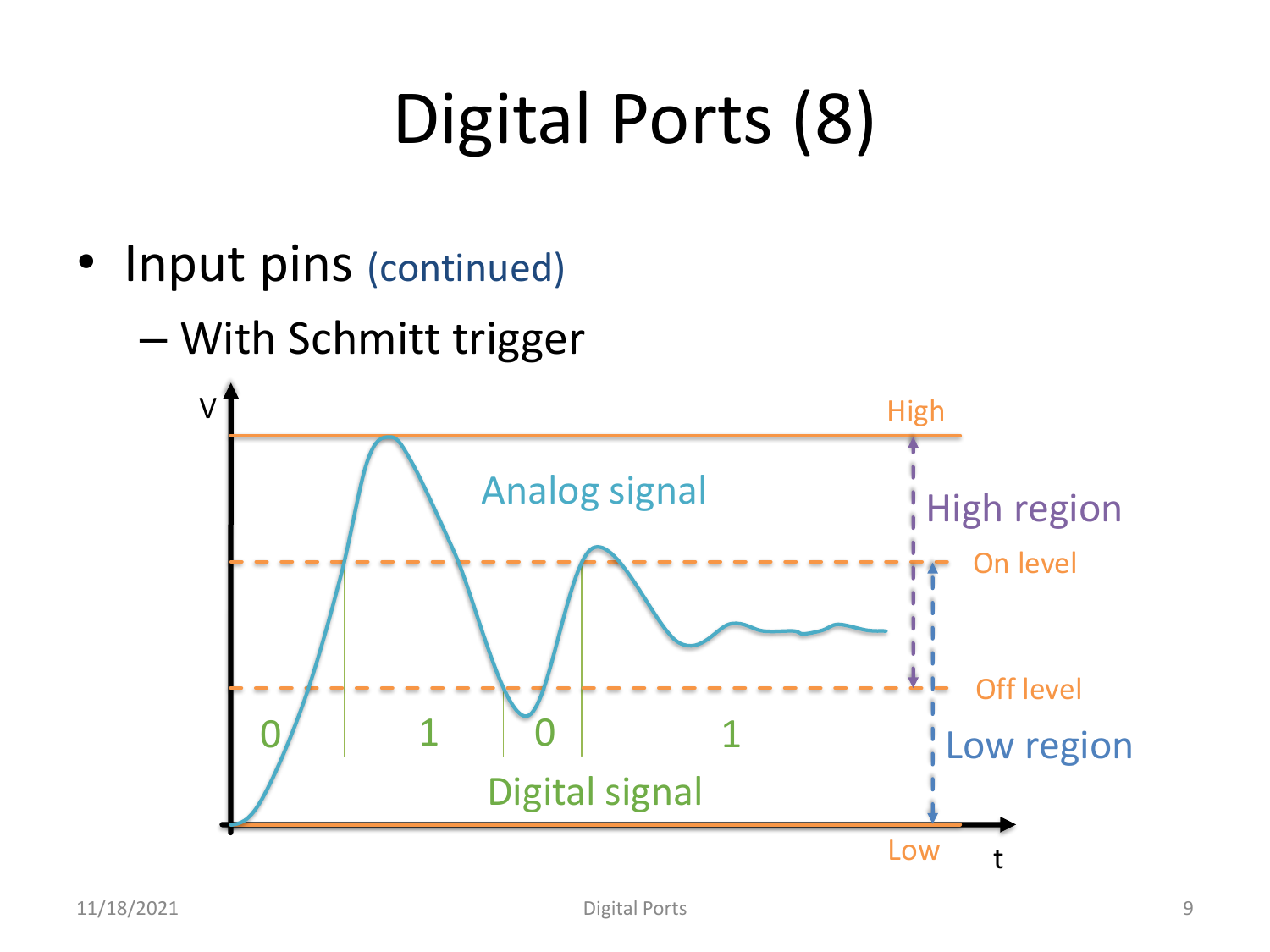### Digital Ports (9)

- Input pins (finished)
	- Pull Configuration

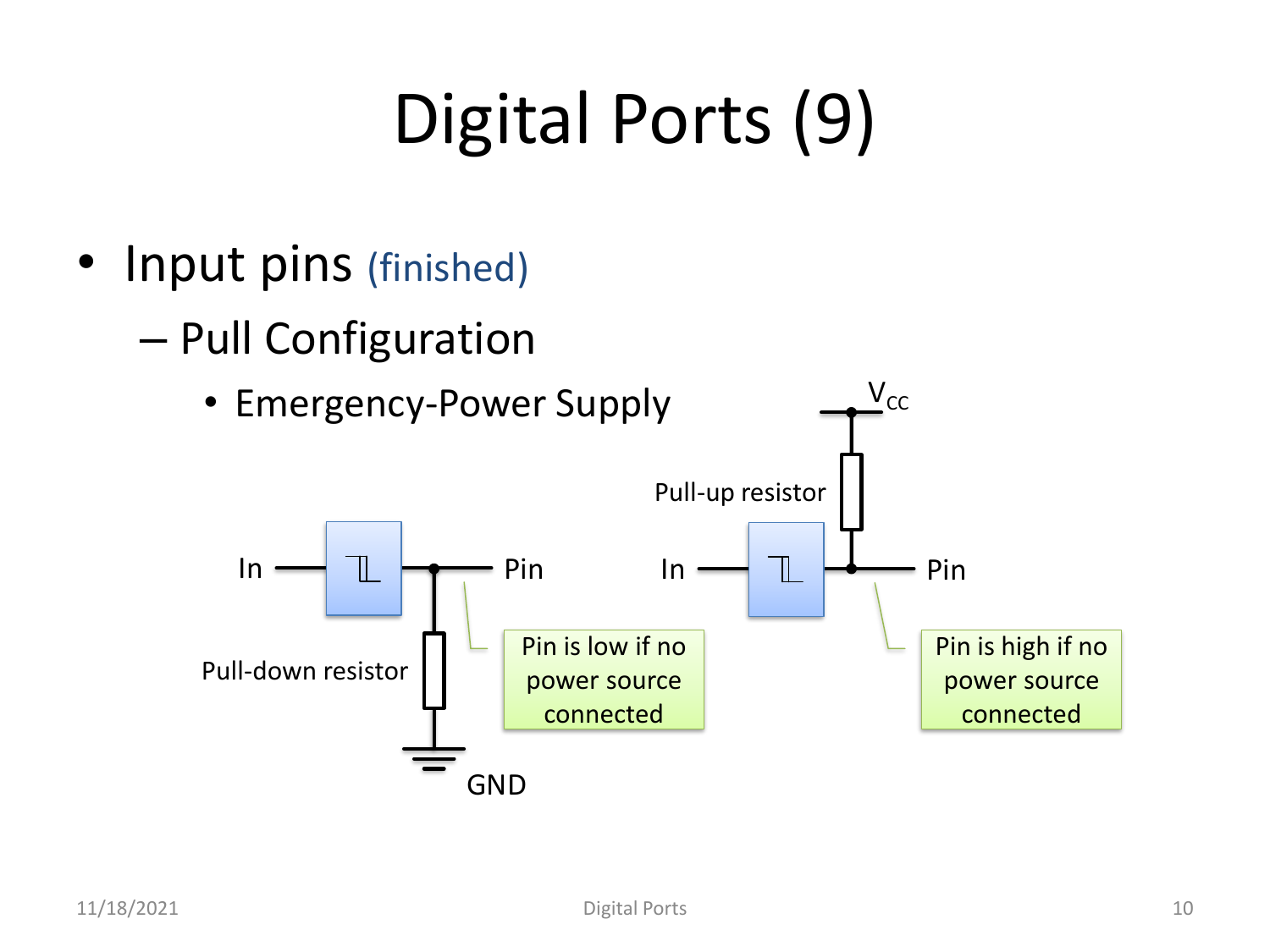### Digital Ports (10)

• GPIO Module